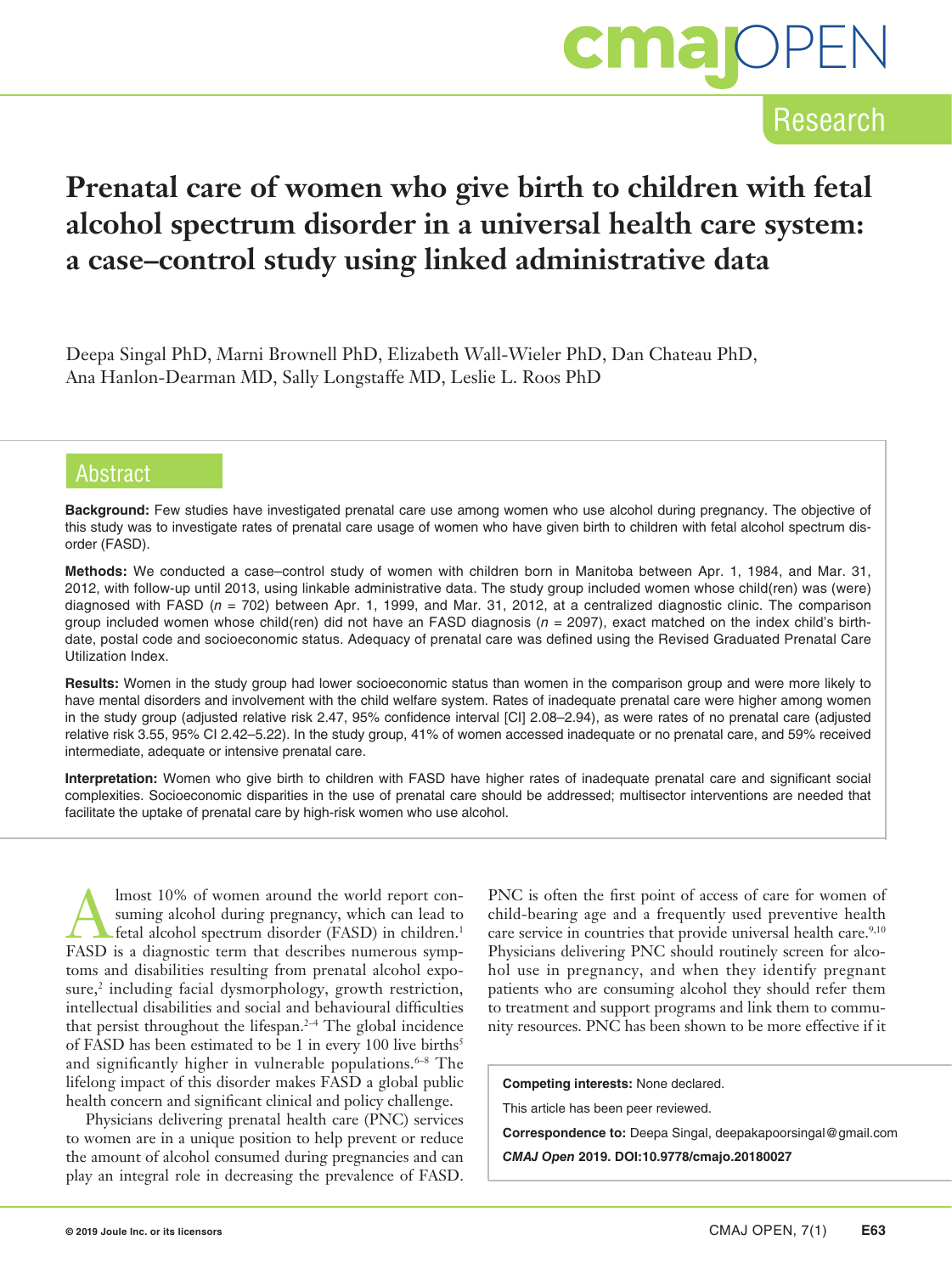## **cmajoPEN**

#### Research

begins in the first trimester of pregnancy and regular visits are continued throughout pregnancy.11 The International Charter on Prevention of FASD<sup>12</sup> recognizes the importance of screening for at-risk alcohol use in women of child-bearing age in primary care settings. Recommendations by professional societies such as the American Congress of Obstetricians and Gynecologiests state that screening, brief intervention and referral to treatment should be implemented in general primary care and obstetric settings to reduce alcohol use during pregnancy.<sup>13</sup> These interventions are particularly relevant in countries where there is access to universal health care, specifically free access to regular PNC, as cost can be a significant barrier to seeking care.

Few studies have investigated the actual rates of PNC utilization by women who have given birth to children with FASD. Documenting whether women who give birth to children with FASD access PNC and receive adequate PNC is the first step in investigating the potential role PNC settings can play in reducing prenatal alcohol use and ultimately the incidence of FASD. If screening programs in PNC settings are to be successful, it is imperative to know whether the women to whom these programs are targeted are actually using the health care service.

This study uses a population-based cohort from a country with a universal health care system to compare rates of PNC utilization among women whose child(ren) has (have) FASD with those of women whose child(ren) does (do) not have FASD.

#### **Methods**

#### **Study setting**

We conducted a retrospective analysis of the Manitoba Mothers and FASD Cohort,<sup>14</sup> a population-based cohort of Manitoba women whose child(ren) was (were) born between Apr. 1, 1984, and Mar. 31, 2012, and diagnosed with FASD between Apr. 1, 1999, and Mar. 31, 2012.<sup>15</sup> The FASD diagnosis data first became available in 1999, making this the earliest year in which we are able to identify children with FASD.

#### **Data sources**

This study used administrative health, social and educational data from the Population Research Data Repository housed at the Manitoba Centre for Health Policy (MCHP) and clinical assessment data from the Manitoba FASD Centre, which is the only referral/diagnostic centre for FASD in the province.15 The data set consists of children who have received a diagnosis of FASD, children who have been assessed but did not meet the criteria for an FASD diagnosis, and those who have received a deferred status, meaning that they will be assessed at a later time (e.g., when they are older and symptoms may be more apparent). Table 1 provides a description of all databases used in this study.15 Health records from the Ministry of Health are deidentified before being transferred to the MCHP repository. They remain linkable across multiple databases by way of scrambled personal health identification numbers. Rates of PNC utilization were obtained from

Manitoba Health's hospital discharge abstracts and medical/ physician reimbursement claims. The reliability and validity of the data in the MCHP repository have been well established, and the databases are widely used for health and social service research,<sup>16-19</sup> including studies drawing on the Manitoba Mothers and FASD Cohort.<sup>14,20</sup>

#### **Study cohort**

Women included in this study were drawn from the entire Manitoba population of women who had a live birth in Manitoba between Apr. 1, 1984, and Mar. 31, 2012, and continued living in Manitoba until December 2013.15 This population generated 2 groups (Figure 1).

#### Study group: Mothers whose children had received a clinical diagnosis of FASD

We first identified all Manitoba children and youth (up to the age of 21 yr) who had been diagnosed with FASD between 1999 and 2012 using the Manitoba FASD Centre data<sup>15</sup> and then identified their birth mothers by linking the Manitoba FASD Centre data to administrative health data in the repository.15 We excluded women who were not residents of Manitoba and were therefore not covered by Manitoba's universal health care program during the period of 3 years before the birth of their child until March  $2013$ ,<sup>15</sup> as well as women whom we could not link to their children because of missing postal code information.15 See Figure 1 for more information on the study cohort.

#### Comparison group: Mothers whose children had not received a clinical diagnosis of FASD

The comparison group included women from the general population who had no evidence of prenatal alcohol use and whose child(ren) had no evidence of FASD according to data from the Manitoba FASD Centre and repository (see Figure 1 for exclusion criteria). We matched this group to the study group on the index child's birthdate, postal code of residence and socioeconomic status at a ratio of 3:1,<sup>15</sup> using exact matching.

#### **Variables**

#### **Outcomes**

Physician claims and hospital discharge abstracts were used to assess the quantity and timing of PNC visits. The gestational age of the baby was obtained from the hospital birth record and physician claims files were used to identify the number and initiation of PNC visits. Pregnancy trimesters were defined as follows: the first trimester is from the date of conception to 91 days, the second trimester is from 92 to 189 days and the third trimester is from 190 days to the date of birth. The date of conception was calculated by subtracting the gestational age from the birthdate of the child. The following outcomes were calculated to investigate PNC utilization: (a) no care, (b) late initiation of PNC, (c) care initiated in the first trimester, (d) care initiated in the second trimester, (e) care initiated in the third trimester, (f) low number of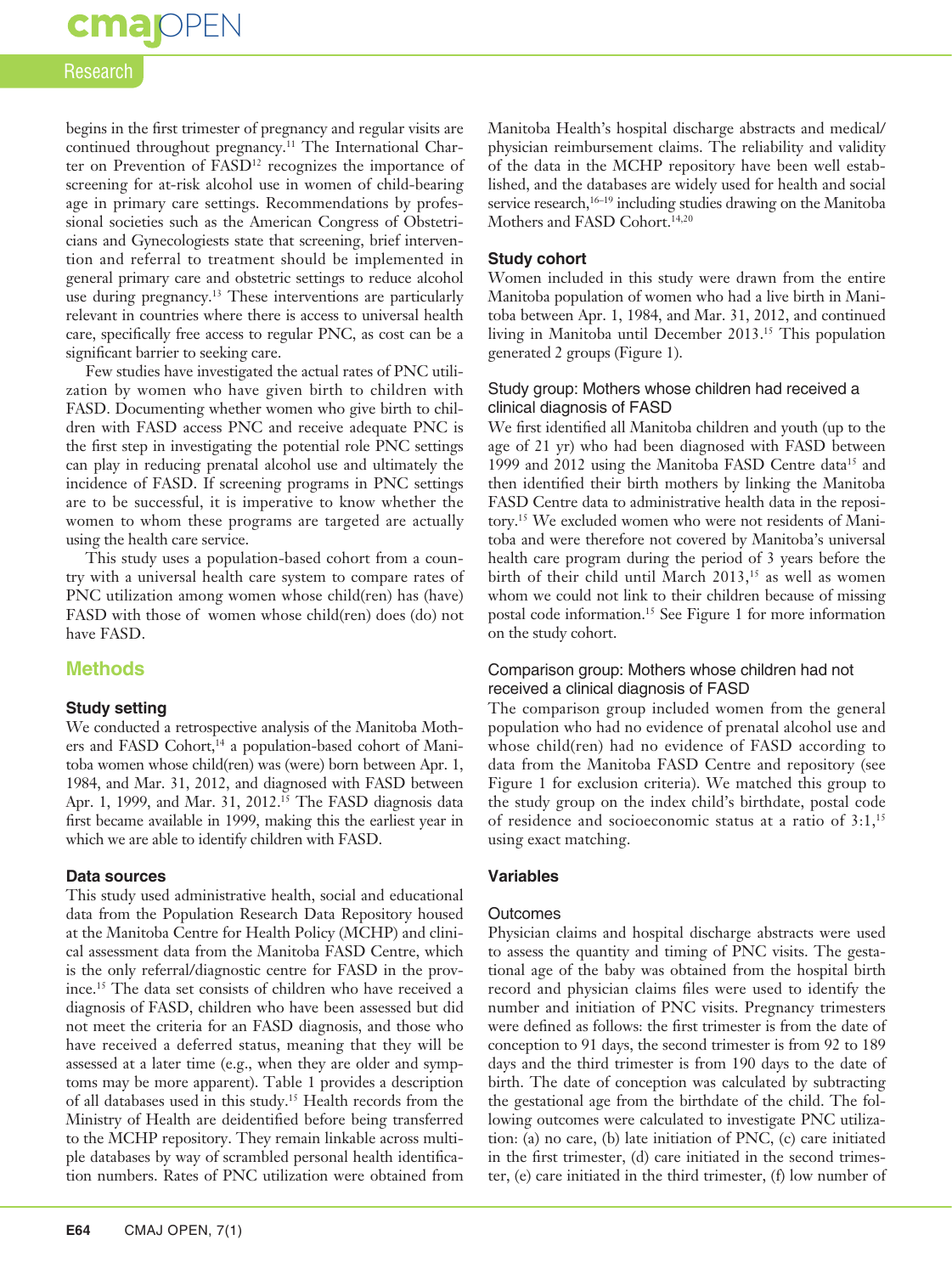# cmajOPEN

### Research

| Table 1: Description of data sets used for analysis                                                                                                                                                                                                                                                                                                                                                                                                                                                                                                             |                                                                                                                                                                                                                                                                                                                                                                                                                      |                                                                           |                                                                                             |  |
|-----------------------------------------------------------------------------------------------------------------------------------------------------------------------------------------------------------------------------------------------------------------------------------------------------------------------------------------------------------------------------------------------------------------------------------------------------------------------------------------------------------------------------------------------------------------|----------------------------------------------------------------------------------------------------------------------------------------------------------------------------------------------------------------------------------------------------------------------------------------------------------------------------------------------------------------------------------------------------------------------|---------------------------------------------------------------------------|---------------------------------------------------------------------------------------------|--|
| Name of data set                                                                                                                                                                                                                                                                                                                                                                                                                                                                                                                                                | Description                                                                                                                                                                                                                                                                                                                                                                                                          | Years of data<br>used                                                     | Information retrieved                                                                       |  |
| Population registry                                                                                                                                                                                                                                                                                                                                                                                                                                                                                                                                             | This registry is maintained by the provincial department of<br>health and includes information for all Manitobans eligible to<br>receive health services since 1970. It includes demographic<br>information and patients' 6-digit residential postal code.                                                                                                                                                           | 1970/71 to<br>June 2013                                                   | Demographic information:<br>region of residence                                             |  |
| Canadian census                                                                                                                                                                                                                                                                                                                                                                                                                                                                                                                                                 | Social data from the Statistics Canada population census<br>were used to indicate area-level income. The Manitoba<br>population was divided into 5 income quintiles according to<br>average household income, with Q1 being the lowest and Q5<br>being the highest income quintile.                                                                                                                                  | 1996, 2001,<br>2006.2011                                                  | Socioeconomic status<br>information                                                         |  |
| Employment and<br>income assistance                                                                                                                                                                                                                                                                                                                                                                                                                                                                                                                             | Data maintained by the Manitoba Department of Families<br>provide information on Manitoba residents who receive<br>provincial income assistance.                                                                                                                                                                                                                                                                     | 1995/96 to<br>2012/13                                                     | Receipt of income assistance                                                                |  |
| <b>Babies First/Families</b><br>First screening<br>programs                                                                                                                                                                                                                                                                                                                                                                                                                                                                                                     | Data on newborn risk factors are collected as part of a home<br>visiting program conducted by Healthy Child Manitoba. The<br>screening form is filled out by public health nurses for all<br>families with newborns in Manitoba and captures data on<br>biological, social and demographic risk factors and alcohol<br>use during pregnancy.                                                                         | 2003 to 2013<br>(Families<br>First),<br>2000 to 2002<br>(Babies<br>First) | Alcohol and drug use during<br>pregnancy, social isolation                                  |  |
| InSight program                                                                                                                                                                                                                                                                                                                                                                                                                                                                                                                                                 | Data are collected from the InSight outreach program, in<br>which mentors provide support to women who use<br>substances and are pregnant or have recently had a baby.<br>This data set includes information on women who have<br>prenatal alcohol use.                                                                                                                                                              | 1999 to<br>2012/2013                                                      | Alcohol and substance use<br>during pregnancy                                               |  |
| Hospital discharge<br>abstracts                                                                                                                                                                                                                                                                                                                                                                                                                                                                                                                                 | Manitoba Health maintains health data on all hospital<br>admissions in Manitoba. Up to 16 ICD-9-CM diagnostic codes<br>are included for discharges before Apr. 1, 2004, and up to 25<br>ICD-10-CA diagnostic codes for discharges on or after Apr. 1,<br>2004.                                                                                                                                                       | 1981 to<br>2012/13                                                        | Physical and mental health<br>diagnoses, antenatal<br>hospitalizations, suicide<br>attempts |  |
| Medical/physician<br>reimbursement claims                                                                                                                                                                                                                                                                                                                                                                                                                                                                                                                       | Manitoba Health maintains health data on all ambulatory<br>visits to physicians in Manitoba. A single ICD-9 diagnostic<br>code is associated with each visit, coded to the third digit.                                                                                                                                                                                                                              | 1981 to<br>2012/13                                                        | Physical and mental health<br>diagnoses, physician visits,<br>prenatal care                 |  |
| Prescription claims:<br>Drug Program<br><b>Information Network</b>                                                                                                                                                                                                                                                                                                                                                                                                                                                                                              | Manitoba Health maintains data on all prescription drug<br>claims from the Drug Program Information Network (an<br>electronic, online, point-of-sale prescription drug database<br>that connects Manitoba Health and all pharmacies in<br>Manitoba). Information on all prescription drugs dispensed in<br>Manitoba is included.                                                                                     | 1995/96 to<br>2012/13                                                     | Physical and mental health<br>conditions                                                    |  |
| Manitoba FASD Centre                                                                                                                                                                                                                                                                                                                                                                                                                                                                                                                                            | This data set includes clinical assessments and diagnoses<br>received under the FASD umbrella for all children referred to<br>the Manitoba FASD Centre. It contains data for children who<br>have received a diagnosis of FASD, children who have been<br>assessed but do not meet the criteria for FASD and children<br>who have received a deferred status, meaning that they will<br>be assessed at a later time. | 1999 to<br>2012/13                                                        | FASD diagnosis                                                                              |  |
| Vital statistics                                                                                                                                                                                                                                                                                                                                                                                                                                                                                                                                                | A longitudinal population-based registry is maintained by the<br>Manitoba Vital Statistics Agency that contains data for all<br>Manitobans who have died since January 1970, including the<br>cause of death.                                                                                                                                                                                                        | 1970 to<br>2012/13                                                        | Cause of premature death,<br>suicide completion                                             |  |
| Education: enrolment,<br>marks and<br>assessments                                                                                                                                                                                                                                                                                                                                                                                                                                                                                                               | The Manitoba Department of Education and Training<br>maintains data on enrolment, marks, high school completion<br>and special funding. (Special education funding is provided to<br>children with severe to profound disabilities.)                                                                                                                                                                                 | 1995/96 to<br>2012/13                                                     | High school completion, level<br>of special education funding                               |  |
| Note: FASD = fetal alcohol spectrum disorder, ICD-9 = 9th revision of the International Classification of Diseases; ICD-9-CM = clinical modification of the ICD-9;<br>ICD-10-CA = Canadian version of the 10th revision of the International Classification of Diseases. (Adapted, with permission, from Singal D, Brownell M,<br>Hanlon-Dearman A, et al. Manitoba mothers and fetal alcohol spectrum disorders study (MBMomsFASD): protocol for a population-based cohort study using linked<br>administrative data. BMJ Open 2016;6:e013330. <sup>14</sup> ) |                                                                                                                                                                                                                                                                                                                                                                                                                      |                                                                           |                                                                                             |  |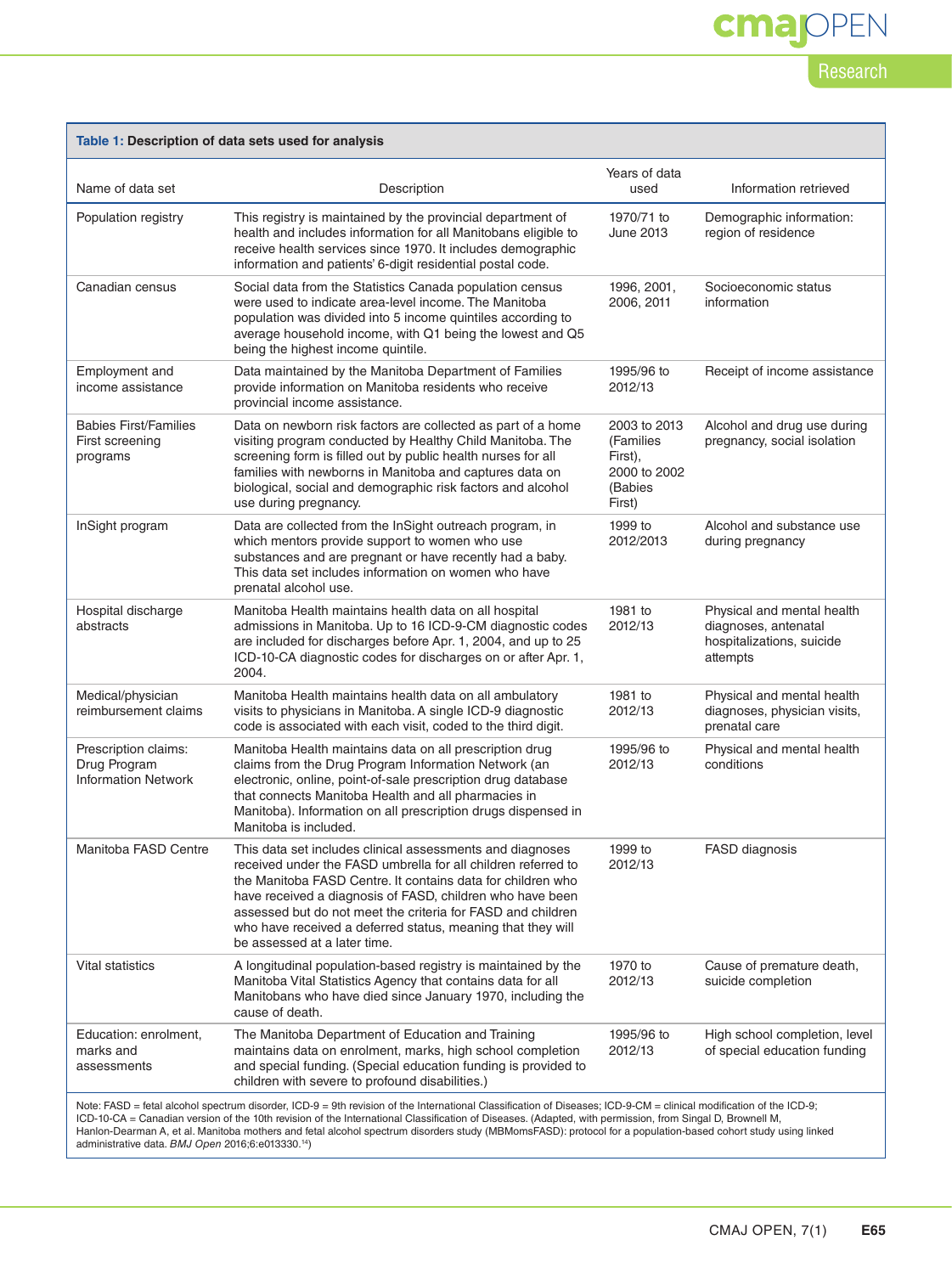## **Majopen**

#### Research



**Figure 1:** Study cohort formation. InSight is an intensive mentoring program for women who are pregnant or have recently had a baby and have issues with substance issue and are at high risk of having children with fetal alcohol spectrum disorder. Note: ADHD = attention-deficit hyperactivity disorder, FASD = fetal alcohol spectrum disorder.

prenatal visits and (g) adequacy of PNC (see Table 2 for definitions).

Adequacy of PNC was evaluated using the Revised Graduated Prenatal Care Utilization Index (R-GINDEX); this commonly used validated index is based on the full American

College of Obstetricians and Gynecologists guidelines.9,10,21,22 The R-GINDEX is derived using 3 variables: gestational age, the trimester in which care was initiated and the number of prenatal visits. Gestational age is obtained from the birth hospitalization discharge abstract, and prenatal care is derived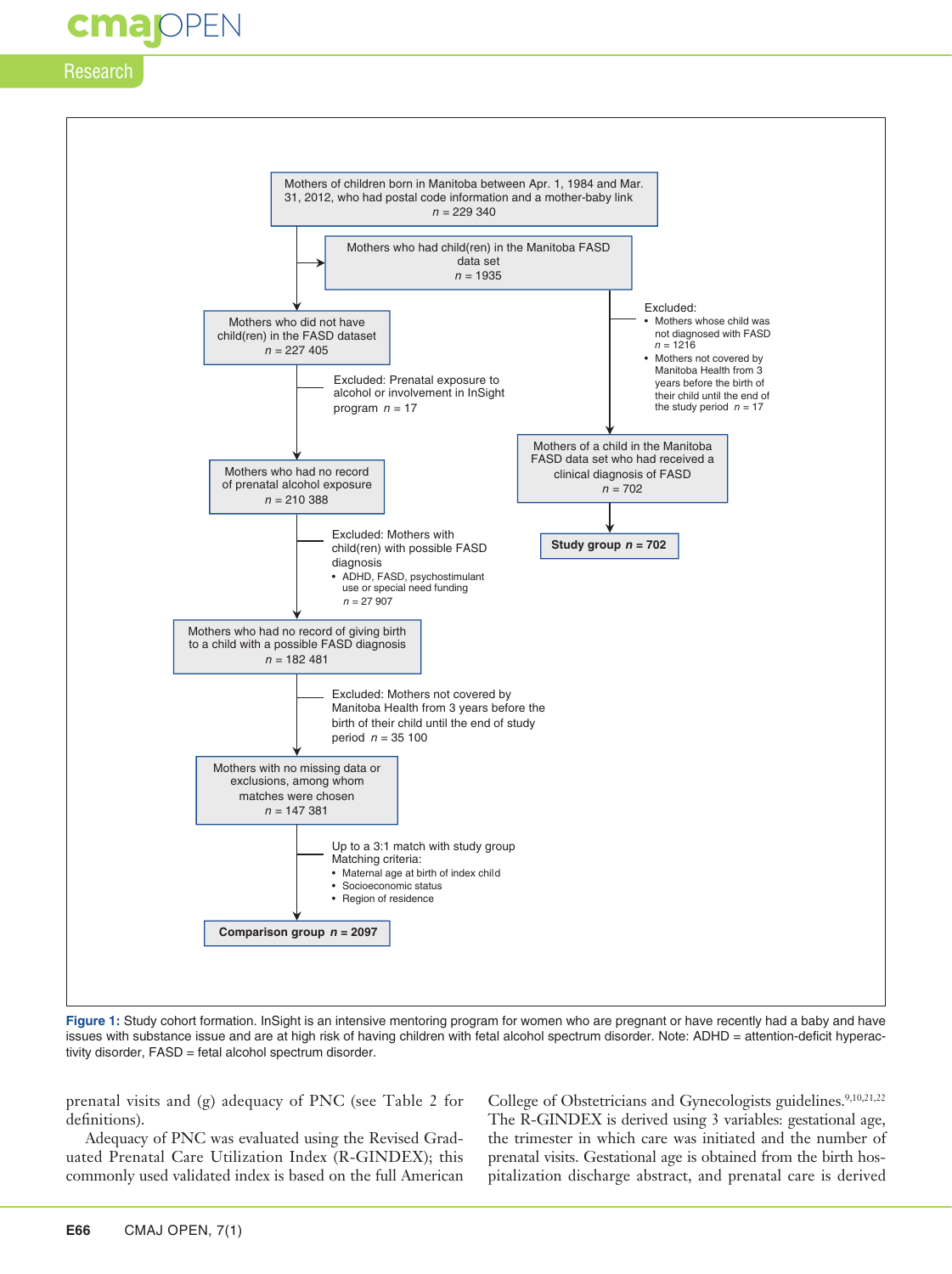# **OPEN**

Research

| Table 2: Definitions of outcomes used to compare prenatal health care utilization among women whose child(ren) had a diagnosis |
|--------------------------------------------------------------------------------------------------------------------------------|
| of FASD and women whose child(ren) did not have a diagnosis of FASD                                                            |

| Outcome                                     | Definition or method of calculation                                                                                                                                                                                                                                                                                                                                                                                                                                                                                                                                                                                                                                                                                                                                                                                                                                           |
|---------------------------------------------|-------------------------------------------------------------------------------------------------------------------------------------------------------------------------------------------------------------------------------------------------------------------------------------------------------------------------------------------------------------------------------------------------------------------------------------------------------------------------------------------------------------------------------------------------------------------------------------------------------------------------------------------------------------------------------------------------------------------------------------------------------------------------------------------------------------------------------------------------------------------------------|
| Late initiation of prenatal<br>care         | The woman's prenatal care began after the first trimester (date of conception to 91 d)                                                                                                                                                                                                                                                                                                                                                                                                                                                                                                                                                                                                                                                                                                                                                                                        |
| No care                                     | The woman received no prenatal care in the first, second or third trimester                                                                                                                                                                                                                                                                                                                                                                                                                                                                                                                                                                                                                                                                                                                                                                                                   |
| Care initiated in first<br>trimester        | The woman's first prenatal visit was in the first trimester (date of conception to 91 d)                                                                                                                                                                                                                                                                                                                                                                                                                                                                                                                                                                                                                                                                                                                                                                                      |
| Care initiated in second<br>trimester       | The woman's first prenatal visit was in the second trimester (92-189 d)                                                                                                                                                                                                                                                                                                                                                                                                                                                                                                                                                                                                                                                                                                                                                                                                       |
| Care initiated in third<br>trimester        | The woman's first prenatal visit was in the third trimester (190 d to date of birth)                                                                                                                                                                                                                                                                                                                                                                                                                                                                                                                                                                                                                                                                                                                                                                                          |
| Low number of prenatal<br>visits            | The woman had fewer than 5 prenatal visits before delivery                                                                                                                                                                                                                                                                                                                                                                                                                                                                                                                                                                                                                                                                                                                                                                                                                    |
| Inadequate or no prenatal<br>care           | The proportion of women with no or inadequate prenatal care was determined using the R-GINDEX.                                                                                                                                                                                                                                                                                                                                                                                                                                                                                                                                                                                                                                                                                                                                                                                |
| Quality of prenatal care by<br>the R-GINDEX | The R-GINDEX is a measure of the adequacy of prenatal care by a health care provider that identifies 6<br>major categories of prenatal care: inadequate prenatal care, intermediate prenatal care, adequate prenatal<br>care, intensive care, no care and missing information. <sup>10</sup> Knowledge of 3 birth-related outcomes is required<br>to calculate the R-GINDEX:<br>• the gestational age of the infant (date of pregnancy and birth) as calculated from the hospital abstract <sup>10</sup> ;<br>• the trimester during which prenatal care began, using hospital abstracts and physician claims data (the<br>ICD-9-CM tariffs that were included are 8400, 8401, 8501, 8507, 8509, 8529, 8540, 8550 <sup>10</sup> ); and<br>• the total number of prenatal visits during pregnancy as calculated from hospital abstracts and physician<br>claims. <sup>10</sup> |
| Inadequate PNC                              | The proportion of women with inadequate prenatal care was determined using the R-GINDEX.                                                                                                                                                                                                                                                                                                                                                                                                                                                                                                                                                                                                                                                                                                                                                                                      |
| Intermediate PNC                            | The proportion of women with intermediate prenatal care was determined using the R-GINDEX.                                                                                                                                                                                                                                                                                                                                                                                                                                                                                                                                                                                                                                                                                                                                                                                    |
| Adequate PNC                                | The proportion of women with adequate prenatal care was determined using the R-GINDEX.                                                                                                                                                                                                                                                                                                                                                                                                                                                                                                                                                                                                                                                                                                                                                                                        |
| <b>Intensive PNC</b>                        | The proportion of women with intensive prenatal care was determined using the R-GINDEX. Women whose<br>number of visits was approximately 1 standard deviation above the mean number of visits for other women<br>whose prenatal care was initiated in the same trimester and whose baby was the same gestational age at<br>delivery were labelled as intensive care users. <sup>10</sup> "These women had an unexpectedly large number of PNC<br>visits, which may indicate potential morbidity or complications."10                                                                                                                                                                                                                                                                                                                                                         |
| No care                                     | The proportion of women with no prenatal care in any trimester was determined using the R-GINDEX.                                                                                                                                                                                                                                                                                                                                                                                                                                                                                                                                                                                                                                                                                                                                                                             |
|                                             | Note: FASD = fetal alcohol spectrum disorder, R-GINDEX = Revised Graduated Prenatal Care Utilization Index.                                                                                                                                                                                                                                                                                                                                                                                                                                                                                                                                                                                                                                                                                                                                                                   |

from physician claims. These 3 variables are used to categorize PNC into 6 distinct groups: (a) no care, (b) inadequate care, (c) intermediate care, (d) adequate care, (e) intensive care and (f) missing.10 For example, for a woman who began prenatal care in her first trimester and gave birth at 40 weeks gestation, 1–7 prenatal care visits is considered inadequate care, 8–12 visits is considered intermediate care, 13–16 visits is considered adequate care and 17 or more visits is considered intensive care.<sup>21</sup> These 6 categories of care are used consistently across different measures of PNC as they provide accurate measurements of PNC utilization; this is critical for monitoring trends and assessing potential relationships.<sup>9,10,12,22</sup>

#### Covariates

The following covariates were selected on the basis of clinical relevance and were adjusted for in each of the outcome models: region of residence, date of birth of index child and socioeconomic status. Socioeconomic status was defined using area-level (available at the dissemination area level, which is

approximately 400–700 individuals<sup>23</sup>) mean household income from census information and grouped into quintiles ranked from 1 (low) to 5 (high), with approximately 20% of the population assigned to each quintile.<sup>24</sup>

#### Analysis

A summary data set for the total number of events (e.g., total number of mothers with inadequate PNC) was produced to model the rate of PNC utilization comparing the study and comparison groups. We modelled adjusted relative rates of PNC utilization using generalized linear models with a Poisson or negative binomial distribution. This type of model is suitable for non-normally distributed data such as counts. We adjusted for covariates tested for differences between the study group and comparison group. The log of the population was included as an offset in the model to generate a relative rate versus a relative count of events. For the Poisson distribution we used a robust variance estimator proposed by Liang-Zeger.<sup>25</sup> Administrative data are not collected for research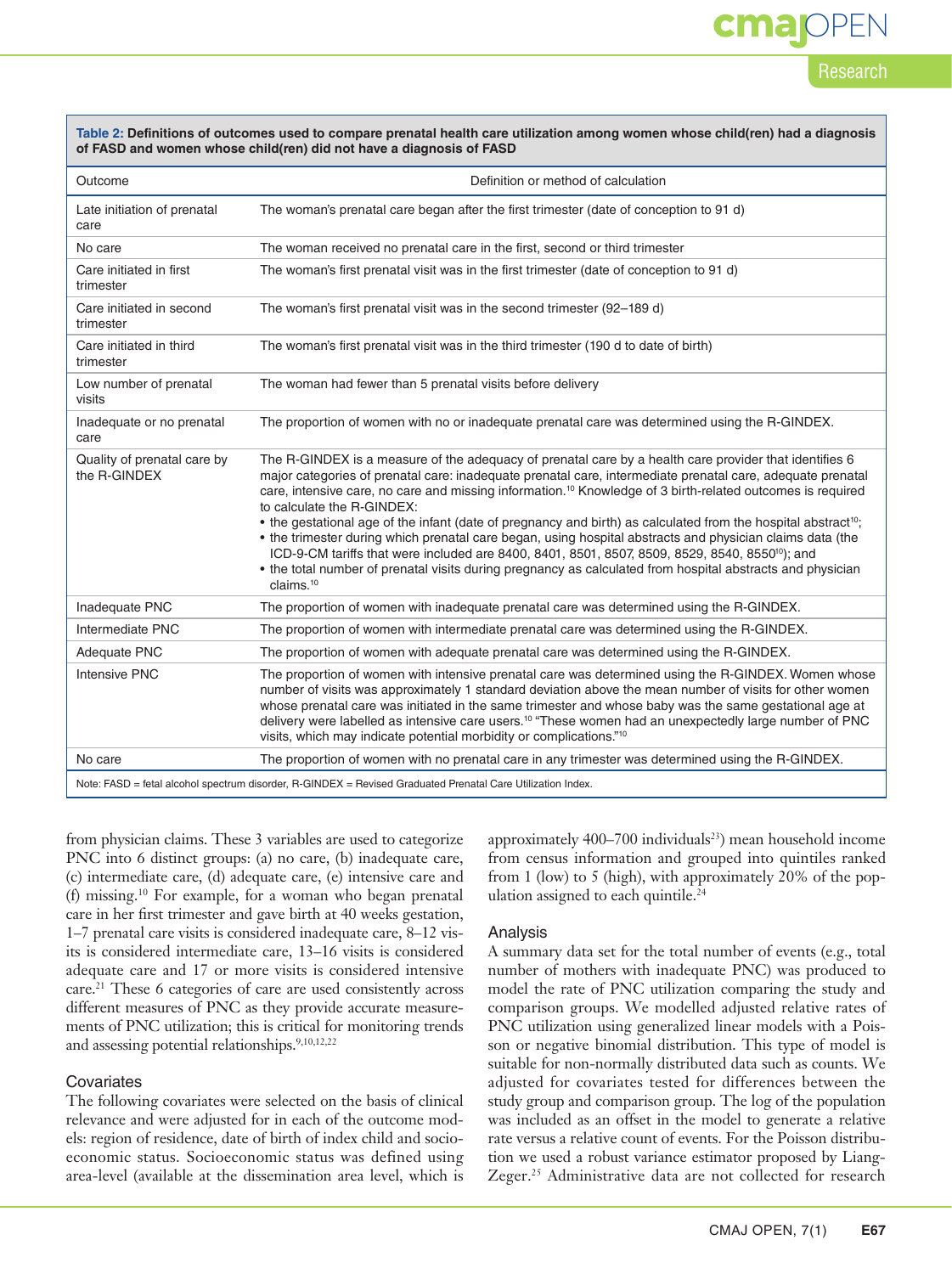## **cma** OPEN

#### Research

purposes; therefore, we could not include various confounding variables present in the literature that are known to affect women accessing health care services, including limited transportation and feelings of stigma or fear. To address this limitation, gamma sensitivity analysis was conducted to measure how strong an unmeasured confounder would have to be to nullify statistically significant results.<sup>26,27</sup>

#### **Ethics approval**

This study was approved by the University of Manitoba's Health Research Ethics Board (HS16460[H2013:221]) and the Manitoba Health Information Privacy Committee (HIPC no. 2013/2014-20).

#### **Results**

Our study population consisted of women who were born between 1946 and 1992, with ages ranging from 14 to 46 years (Table 3). Most of the women from both groups were from an urban location and had a wide variety of social and health complexities (Table 3). Women in our study group had low socioeconomic status; 19% had a history of receiving income assistance before the birth of the child, indicating the considerable level of poverty present in this cohort. Women in the study group were also more likely to be lone parents, more likely to have higher gravidity and parity and more likely to have mental health disorders than women in the comparison group.

#### **Prenatal care utilization**

Thirty-three percent of the study group had inadequate PNC and 8.12% had no PNC, whereas 14% and 2% of our comparison group had inadequate and no PNC, respectively (Table 4). When we adjusted for maternal age, region of residence and socioeconomic status, our study group had over 2 times the rate of inadequate PNC (adjusted relative rate 2.47, 95% confidence interval [CI] 2.08–2.94) and over 3 times the rate of no PNC versus our comparison group (adjusted relative rate 3.55, 95% CI 2.42–5.22). Women in the study group also had higher rates of the following: PNC that was initiated in the second trimester (adjusted relative rate 1.69, 95% CI 1.35–2.13), late/no initiation of care (adjusted relative rate 1.69, 95% CI 1.39–2.04), low number of prenatal visits (adjusted relative rate 3.15, 95% CI 2.59–3.83), intermediate PNC (adjusted relative rate 1.62, 95% CI 1.34–1.94) and inadequate/no PNC (adjusted relative rate 2.63, 95% CI 2.25–3.08). Despite the high rates of inadequate or no prenatal care, 59% of women in the study group did receive intermediate, adequate or intensive PNC.

#### **Gamma sensitivity analysis**

Sensitivity analyses found that all of the models generating rates of quality and frequency of prenatal care were reasonably robust to unmeasured confounding (Table 4), including late or no initiation of care and all levels of quality of PNC measured by the R-GINDEX. Hence, the likelihood of confounders existing, after adjustment for covariates included in the models, that would nullify the direction and significance of our results is

small. However, the sensitivity measure regarding care initiated in the first trimester may be more sensitive to unmeasured confounding and could potentially become nonsignificant if there were very strong unmeasured confounders for which we were unable to account. The findings regarding care initiated in the third trimester were quite sensitive to unmeasured confounding, which is a limitation; however, neither of these situations would weaken the overall findings from these analyses.

#### **Interpretation**

Women who give birth to children with FASD often receive inadequate PNC. Over a third (41%) of women in the study group received inadequate or no PNC, compared with just over 15% of women in the comparison group. Study findings also indicate that women who give birth to children with FASD have increased social complexities, including lone parenthood, low socioeconomic status, higher gravidity and parity and higher rates of mental health disorders.<sup>20,28</sup> These social complexities may affect the way they access prenatal care. These results suggest that screening and intervention programs implemented in PNC settings may miss a population at extremely high risk for alcohol use during pregnancy. Within FASD prevention strategies focusing on prenatal care, it may be useful to implement outreach efforts developed to reduce the inequities in access to and use of prenatal care by women who may be harder to reach.<sup>29</sup>

Despite the high proportion of inadequate PNC in the study group, 59% of women who have given birth to a child with FASD received adequate, intensive or intermediate PNC and consumed alcohol throughout their pregnancy. Results of this study therefore also demonstrate that a significant proportion of women who give birth to children with FASD do access regular PNC, identifying an important target for alcohol prevention and reduction interventions.

These study results are consistent with the few previous studies in this area.<sup>30–33</sup> All of the previous studies reported that women who give birth to children with FASD receive less PNC than women in comparison groups and generally begin PNC later in their pregnancies. $30-33$  Previous studies were limited by the use of small sample sizes generated from high-risk populations and were not conducted in countries with universal access to health care. The model of health care delivery is an important factor when investigating health care utilization, as lack of health care insurance and inability to pay for health services are significant barriers to accessing regular care. Moreover, cultural differences between women in high-risk conditions may preclude the generalization of study results to women in general populations. Furthermore, measures used to assess the frequency of PNC visits in previous studies were not standardized, potentially resulting in biases when calculating the frequency of care received by women.

This study adds to the international literature by contributing data from a large North American sample of women who have access to universal PNC and by employing a novel analysis that uses a standardized index to evaluate PNC utilization. Through the use of this index we can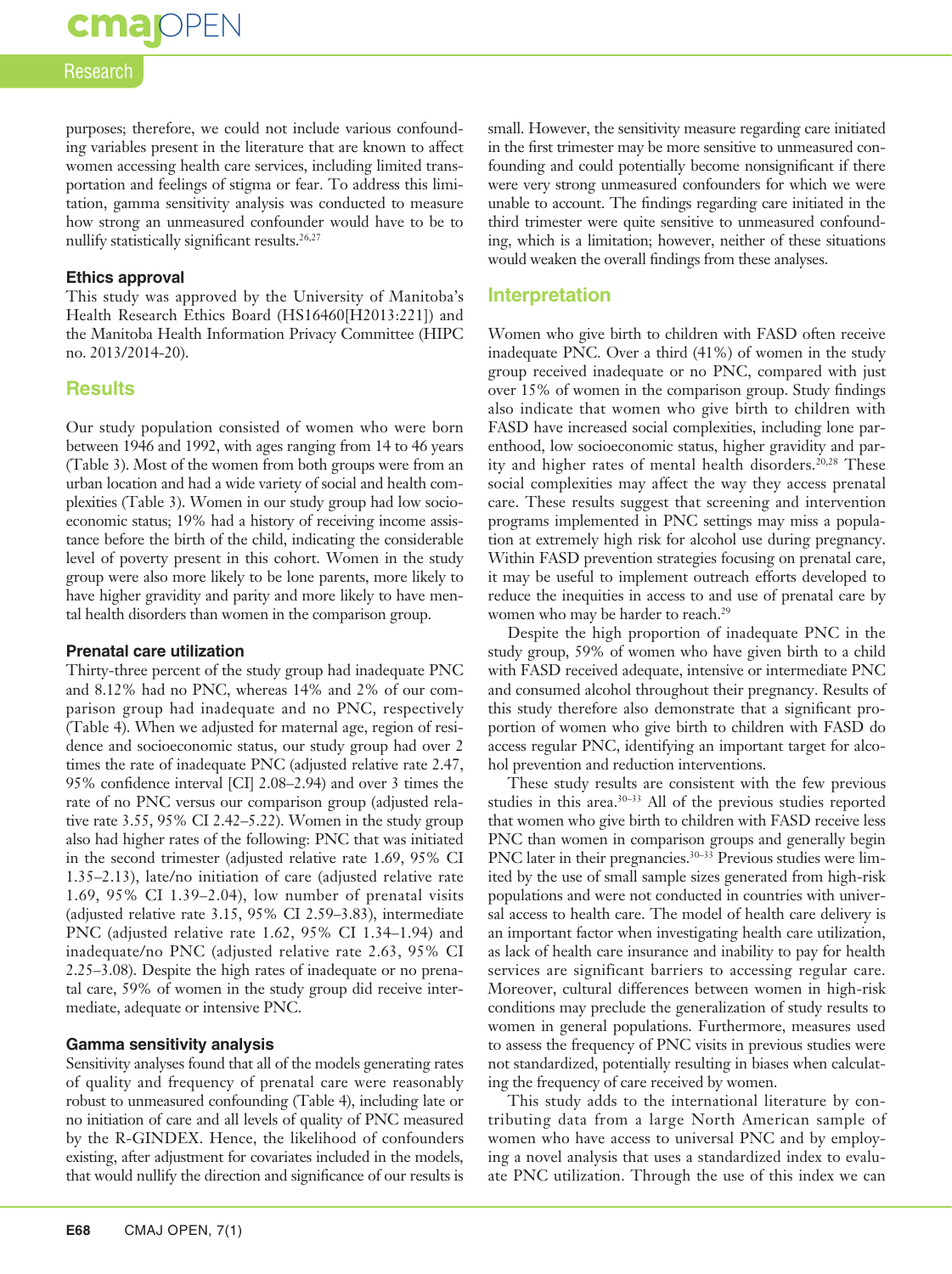# cmajOPEN

### Research

| Table 3 (part 1 of 2): Characteristics of women whose child(ren) was (were) |
|-----------------------------------------------------------------------------|
| diagnosed with FASD and a matched sample of women whose child (ren)         |
| did not have FASD                                                           |

|                                                                       | Study group,<br>Comparison<br>no. $(\%)^*$<br>group, no. $(\%)^*$ |                  |
|-----------------------------------------------------------------------|-------------------------------------------------------------------|------------------|
| Characteristic                                                        | $n = 702$                                                         | $n = 2097$       |
| Maternal age at birth of index child, yr                              |                                                                   |                  |
| Mean $\pm$ SD                                                         | $24.43 \pm 6.14$                                                  | $29.24 \pm 5.69$ |
| Range                                                                 | $14 - 43$                                                         | $14 - 46$        |
| Maternal age at birth of index child, yr                              |                                                                   |                  |
| < 18                                                                  | 72 (10.3)                                                         | 231 (11.0)       |
| $18 - 24$                                                             | 333 (47.4)                                                        | 831 (39.6)       |
| $25 - 29$                                                             | 146 (20.8)                                                        | 525 (25.0)       |
| $30 - 34$                                                             | 96 (13.7)                                                         | 367 (17.5)       |
| $\geq$ 35 and missing†                                                | 55 (7.8)                                                          | 143 (6.8)        |
| Maternal age at first birth, yr                                       |                                                                   |                  |
| < 18                                                                  | 266 (37.9)                                                        | 246 (11.7)       |
| $18 - 24$                                                             | 340 (48.4)                                                        | 854 (43.1)       |
| $25 - 29$                                                             | 54 (7.7)                                                          | 530 (25.3)       |
| $30 - 34$                                                             | 29 (4.1)                                                          | 306 (14.6)       |
| $\geq$ 35 and missing†                                                | 13 (1.9)                                                          | 112 (5.3)        |
| History of teen pregnancy                                             | 266 (37.9)                                                        | 246 (11.7)       |
| Region of residence                                                   |                                                                   |                  |
| Rural                                                                 | 251 (35.8)                                                        | 764 (36.4)       |
| Urban                                                                 | 451 (64.2)                                                        | 1333 (63.6)      |
| Mean household income                                                 |                                                                   |                  |
| Q1 (lowest)                                                           | 466 (64.4)                                                        | 1398 (66.7)      |
| Q <sub>2</sub>                                                        | 104 (14.8)                                                        | 312 (14.9)       |
| Q3                                                                    | 57(8.1)                                                           | 171 (8.2)        |
| Q4                                                                    | 36(5.1)                                                           | 108(5.2)         |
| Q5 (highest)                                                          | 26 (3.7)                                                          | 78 (3.7)         |
| Missing                                                               | 13 (1.9)                                                          | 30(1.4)          |
| Receipt of income assistance 3 yr<br>before birth of the index child‡ | 63 (18.3)                                                         | 98 (9.6)         |
| Socioeconomic status                                                  |                                                                   |                  |
| Income quintile                                                       |                                                                   |                  |
| Low $(Q1)$                                                            | 466 (66.4)                                                        | 1398 (66.7)      |
| Middle (Q2 and Q3)                                                    | 161 (22.9)                                                        | 483 (23.0)       |
| High (Q4 and Q5)                                                      | 62 (8.8)                                                          | 186 (8.9)        |
| Missing                                                               | 13 (1.9)                                                          | 30 (1.4)         |
| Married at birth of child                                             | 66 (9.4)                                                          | 773 (36.9)       |
| Gravidity                                                             |                                                                   |                  |
| $0 - 3$                                                               | 357 (50.9)                                                        | 1966 (93.8)      |
| $\geq 4$                                                              | 306 (43.6)                                                        | 113 (5.4)        |
| Missing                                                               | 39(5.6)                                                           | 18 (0.9)         |
| Parity                                                                |                                                                   |                  |
| $0 - 3$                                                               | 524 (74.6)                                                        | 2063 (98.4)      |
| $\geq 4$                                                              | 139 (19.8)                                                        | 16 (0.8)         |
| Missing                                                               | 39(5.6)                                                           | 18 (0.9)         |
|                                                                       |                                                                   |                  |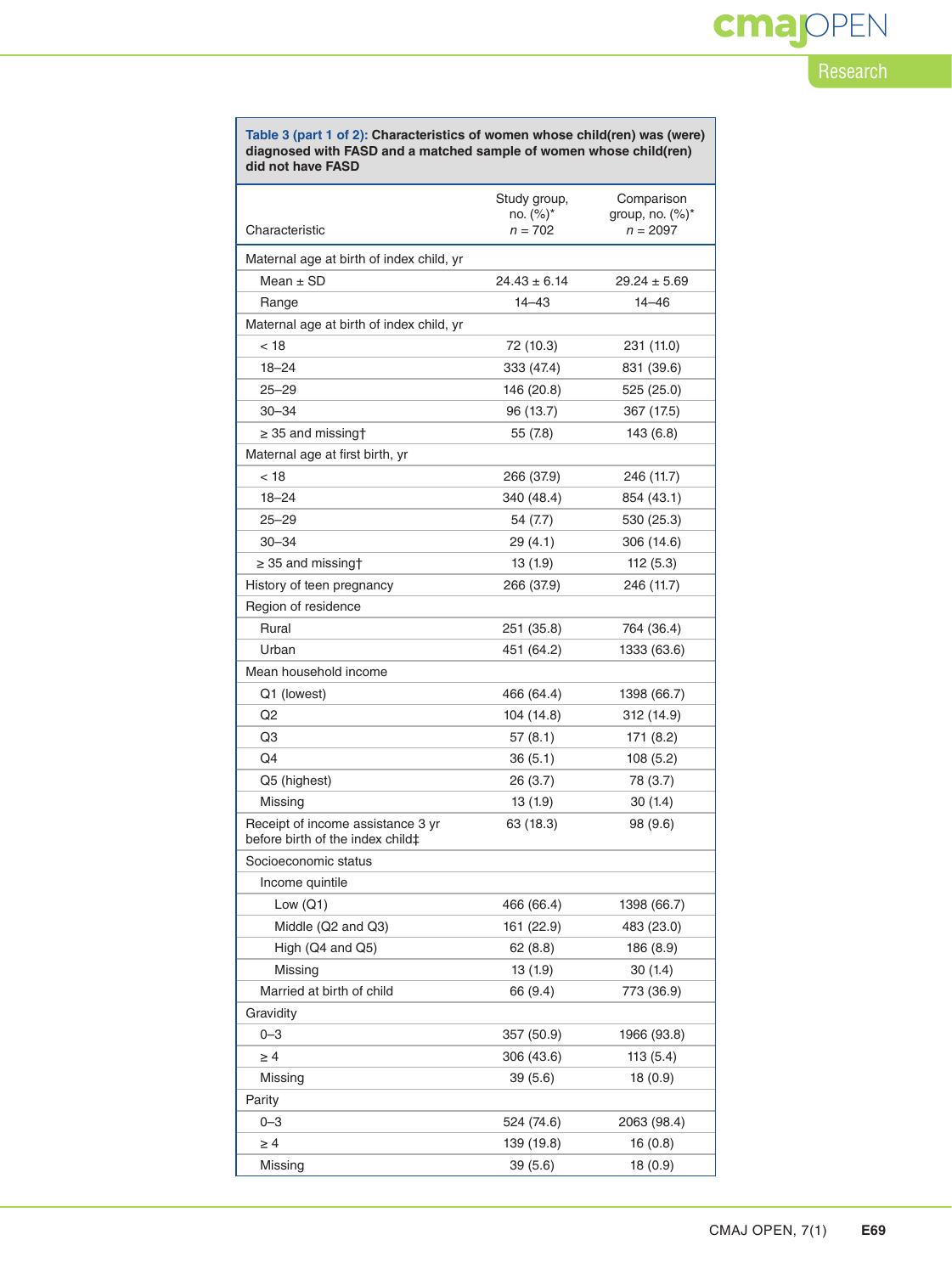## Research

cmappen

**Table 3 (part 2 of 2): Characteristics of women whose child(ren) was (were) diagnosed with FASD and a matched sample of women whose child(ren) did not have FASD**

| Characteristic                                                                      | Study group,<br>no. $(%)^*$<br>$n = 702$ | Comparison<br>group, no. $(\%)^*$<br>$n = 2097$ |
|-------------------------------------------------------------------------------------|------------------------------------------|-------------------------------------------------|
| Involvement with child and family<br>services 3 yr before the birth of the<br>child | $n = 345\$<br>228 (66.1)                 | $n = 1026$ §<br>136 (13.3)                      |
| Diagnosis of psychiatric disorder 3 yr<br>before the birth of the child             | 580 (82.6)                               | 566 (27.0)                                      |
| Substance abuse**                                                                   | 179 (25.5)                               | 41(2.0)                                         |
| Personality disorder**                                                              | 22(3.1)                                  | 6(0.3)                                          |
| Mood and anxiety disorder**                                                         | 237 (33.8)                               | 397 (18.9)                                      |
| Schizophrenia**                                                                     | tt.                                      | tt.                                             |
| Prenatal psychological distress‡‡                                                   | 529 (75.4)                               | 293 (14.0)                                      |
| Postnatal psychological distress§§                                                  | 528 (75.2)                               | 923 (44.0)                                      |

Note: FASD = fetal alcohol spectrum disorder, SD = standard deviation.

\*Unless indicated otherwise.

†There were fewer than 6 women in the study group with missing information for this characteristic. To ensure that we adhered to the privacy rules associated with using MCHP data, we combined these women with the women in the  $\geq 35$  yr class.

‡Income data were available after 1995. Therefore, the denominator was limited to women who had babies after 1998 to ensure 3 years of data were available before the birth of the child to evaluate the number of women who had income assistance 3 years before the birth of their children; 345 women in the study group and 1026 women in the comparison group had babies after 1998. §Data from child and family services were available after 1995. Therefore, the denominator was limited to women who had babies after 1998 to ensure 3 years of data were available before the birth of the

child; 345 women in the study group and 1026 women in the control group had babies after 1998.

¶Includes substance abuse, personality disorders, mood and anxiety disorders, prenatal psychological distress, postnatal psychological distress and schizophrenia.

\*\*Diagnosed 3 yr before the birth of the index child.

††The crude was rate suppressed because *n* < 6.

‡‡Diagnosed 8 mo before the birth of the index child.

§§Diagnosed 12 mo after the birth of the index child.

assess the varying degrees of PNC quality and utilization among our study sample, and we can assess not only whether women received inadequate care but also what proportions of them received adequate PNC and continued to consume alcohol during pregnancy. The use of administrative claims data in investigating PNC utilization by women who give birth to children with FASD strengthens the rigour of the study; these data are tremendously valuable for investigating the health care utilization of populations because their use eliminates important biases inherent in previous studies that used primary data collection methods, including nonresponse, recall and interviewer bias. Furthermore, by using clinical data from the Manitoba FASD Centre we ensured that our study group comprised women whose children have undergone a comprehensive multidisciplinary assessment in a central tertiary-level provincial diagnostic clinic that follows the Canadian guidelines for the diagnosis of FASD.<sup>2</sup>

Further investigation is warranted to examine how physicians approach PNC for women at risk for alcohol consumption during pregnancy (including screening, identifying and treating these at-risk women). Our results also indicate the need for further work to uncover the barriers and facilitators to PNC access for women with alcohol use and dependence

issues, to develop effective outreach programs that make it easier for women at high risk for alcohol use during pregnancy to access PNC, and to develop programs and supports that help women to abstain from alcohol use during pregnancy.

#### **Limitations**

Although the data from the Manitoba FASD Centre provide good specificity, they provide uncertain sensitivity because women whose children are not referred to the clinic for assessment will be excluded from the study group. Although the centre receives referrals throughout the province, the cohort may be missing important subpopulations depending on the biases inherent in the referral process, thus limiting the generalizability of the findings. Although we were careful to exclude from the comparison group women who may have been exposed to alcohol prenatally and children with an FASD diagnosis, some women with unreported prenatal alcohol use or with children with undiagnosed FASD may still have been part of this group. However, this misclassification error would result in a more conservative estimate of the impact of using alcohol during pregnancy. Another potential limitation is that the number and time within the pregnancy of PNC visits were estimated from administrative claims files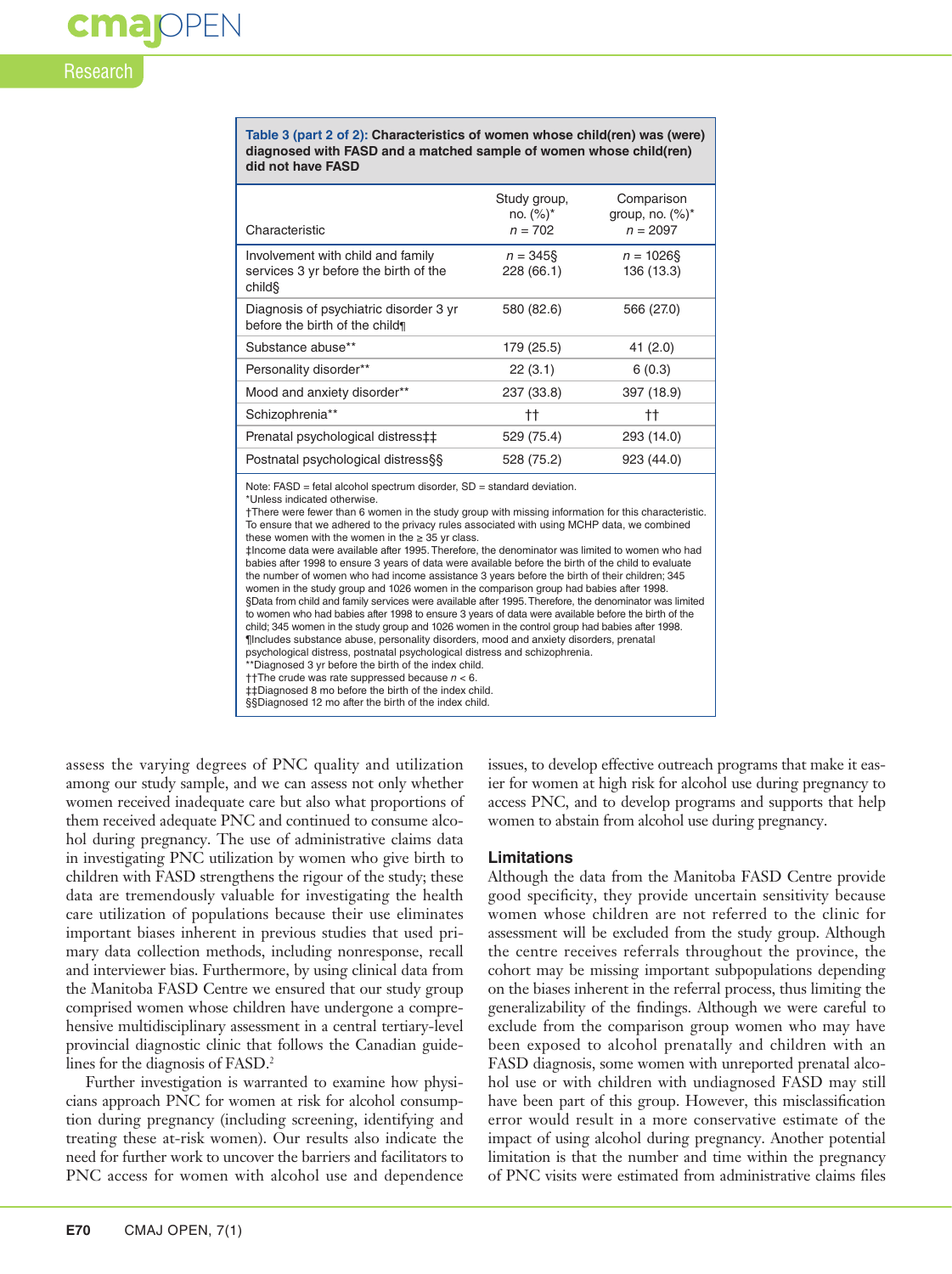## **OPEN** Research

| did not give birth to a child with FASD                        |                                                              |                                                                       |                       |                                              |  |  |
|----------------------------------------------------------------|--------------------------------------------------------------|-----------------------------------------------------------------------|-----------------------|----------------------------------------------|--|--|
|                                                                | Crude rate (%)                                               |                                                                       |                       |                                              |  |  |
| Outcome                                                        | Women who<br>gave birth to a<br>child with FASD<br>$n = 702$ | Women who did<br>not give birth to a<br>child with FASD<br>$n = 2097$ | Adjusted RR (95% CI)* | Sensitivity to<br>unmeasured<br>confounding† |  |  |
| Trimester in which care<br>was initiated                       |                                                              |                                                                       |                       |                                              |  |  |
| First trimester                                                | 536 (76.4)                                                   | 1798 (85.7)                                                           | $0.88(0.81 - 0.97)$   | 17.9                                         |  |  |
| Second trimester                                               | 116 (16.5)                                                   | 209 (10.0)                                                            | $1.69(1.35 - 2.13)$   | 56.9                                         |  |  |
| Third trimester                                                | 33(4.7)                                                      | 65(3.1)                                                               | $1.54(1.02 - 2.35)$   | 4.1                                          |  |  |
| Late or no initiation of PNC                                   | 166 (23.7)                                                   | 299 (14.3)                                                            | $1.69(1.39 - 2.04)$   | 63.8                                         |  |  |
| Low number of PNC visits                                       | 209 (29.8)                                                   | 200(9.5)                                                              | $3.15(2.59 - 3.83)$   | 83.1                                         |  |  |
| Quality of PNC care<br>as determined by the<br><b>R-GINDEX</b> |                                                              |                                                                       |                       |                                              |  |  |
| Inadequate PNC                                                 | 234 (33.3)                                                   | 287 (13.7)                                                            | 2.47 (2.08-2.94)      | 80.9                                         |  |  |
| Intermediate PNC                                               | 175 (24.9)                                                   | 327 (15.6)                                                            | $1.62$ (1.34-1.94)    | 61.8                                         |  |  |
| Adequate PNC                                                   | 113(16.1)                                                    | 399 (19.0)                                                            | $0.84(0.68 - 1.04)$   | <b>NS</b>                                    |  |  |
| <b>Intensive PNC</b>                                           | 123 (17.5)                                                   | 1036 (49.4)                                                           | $0.35(0.29 - 0.43)$   | 82.0                                         |  |  |
| No PNC                                                         | 57(8.1)                                                      | 48 (2.2)                                                              | $3.55(2.42 - 5.22)$   | 69.7                                         |  |  |
| Inadequate or no PNC                                           | 291 (41.5)                                                   | 335 (16.0)                                                            | 2.63 (2.25-3.08)      | 87.3                                         |  |  |

**Table 4: Prenatal care of women who gave birth to a child with FASD compared with that of women who** 

Note: CI = confidence interval, FASD = fetal alcohol spectrum disorder, NS = not statistically signifcant; PNC = prenatal care, RR = relative risk. We adjusted for region of residence, age at birth of index child and socioeconomic status.

\*Women who gave birth to a child with FASB v. women who did not give birth to a child with FASD (reference).

†Analyzed using γ sensitivity test; γ sensitivity analysis was not conducted for findings that were not statistically significant.

and these estimates rely on the accuracy of physician coding. There may be missing PNC records in hospital or physician charts, and data from health care providers who do not submit claims for PNC may be missed. However, as previously stated, the data in the MCHP repository have been extensively validated for health services research, and therefore missing data are expected to have a practically negligible effect on the outcomes of this study.10,16–19,34,35 Although we controlled for socioeconomic status, the date of birth of the index child, and region of residence, there may be additional covariates that we did not account for. Another possible limitation of our study is that we were not able to determine if physicians had screened patients for alcohol use during pregnancy or counselled these women about the importance of refraining from alcohol use during pregnancy. Although universal screening for substance use during pregnancy is recommended, not all women are screened during their PNC visits as physicians may be inadequately trained to screen for prenatal alcohol use and may question the likelihood that women will reduce their alcohol use. Physicians may also be unaware of how to help their patients or connect them with resources if they do discuss alcohol use. Pregnant women may also be reluctant to disclose alcohol use during pregnancy because they may fear stigma and judgment and they may be afraid that they will lose their children to child welfare services.

#### **Conclusion**

Women who give birth to children with FASD have higher rates of inadequate PNC as well as higher rates of social complexities including poverty, mental health issues and involvement with child welfare services. Multisector interventions that address the social determinants of health are needed to facilitate access to prenatal care for vulnerable women who consume alcohol. A substantial percentage of the women in this study who used alcohol during pregnancy did receive adequate PNC and consumed enough alcohol to affect the fetus, highlighting an important need for additional research to better understand the quality of PNC and the opportunities to reduce or eliminate alcohol consumption through this health service.

#### **References**

- 1. Popova S, Lange S, Probst C, et al. Estimation of national, regional, and global prevalence of alcohol use during pregnancy and fetal alcohol syndrome: a sys-
- tematic review and meta-analysis. *Lancet Glob Health* 2017;5:e290-9. 2. Cook JL, Green CR, Lilley CM, et al.; Canada Fetal Alcohol Spectrum Disorder Research Network. Fetal alcohol spectrum disorder: a guideline for diagnosis across the lifespan. *CMAJ* 2016;188:191-7.
- 3. Burd L, Cotsonas-Hassler TM, Martsolf JT, et al. Recognition and management of fetal alcohol syndrome. *Neurotoxicol Teratol* 2003;25:681-8.
- 4. Pei J, Job J, Kully-Martens K, et al. Executive function and memory in children with fetal alcohol spectrum disorder. *Child Neuropsychol* 2011;17:290-309.
- 5. Roozen S, Peters GJ, Kok G, et al. Worldwide prevalence of fetal alcohol spectrum disorders: a systematic literature review including meta-analysis. *Alcohol Clin Exp Res* 2016;40:18-32.